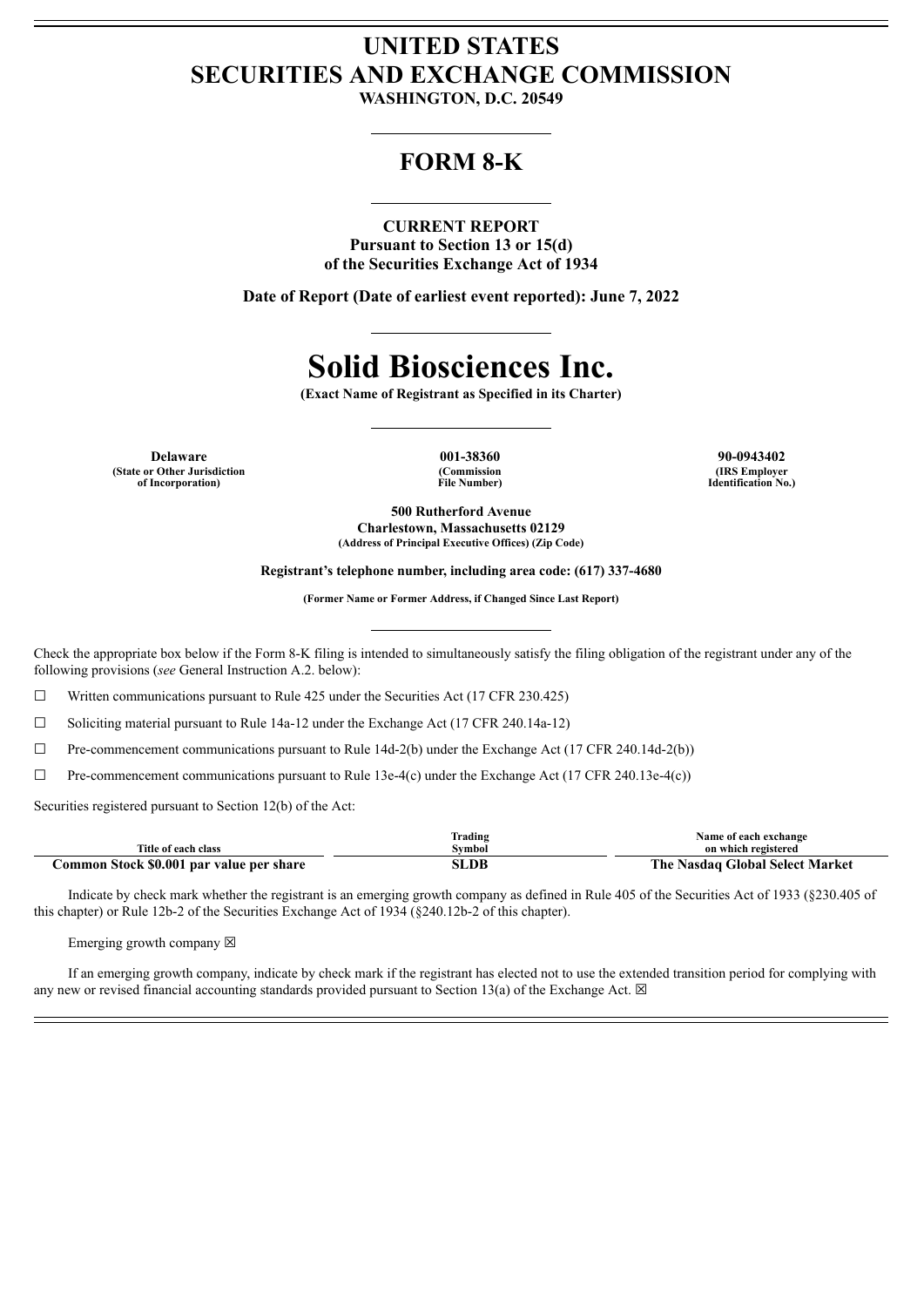#### **Item 5.07 Submission of Matters to a Vote of Security Holders.**

Solid Biosciences Inc. (the "Company") held its Annual Meeting of Stockholders on June 7, 2022 (the "Annual Meeting") to consider and vote upon the matters listed below. The following is a summary of the matters voted on at the Annual Meeting.

1. The Company's stockholders elected Robert Huffines, Sukumar Nagendran and Rajeev Shah as Class I directors to serve until the 2025 Annual Meeting of Stockholders, each director to hold office until his successor has been duly appointed and qualified. The results of the stockholders' vote with respect to the election of such Class I directors were as follows:

|                   | Votes For  | <b>Votes</b><br>Against | <b>Votes</b><br>Abstaining | <b>Broker</b><br>Non-Votes |
|-------------------|------------|-------------------------|----------------------------|----------------------------|
| Robert Huffines   | 65,983,358 | 4.725.294               | 128.485                    | 16,703,177                 |
| Sukumar Nagendran | 65.958.891 | 4.751.267               | 126.979                    | 16.703.177                 |
| Rajeev Shah       | 65,969,209 | 4.739.948               | 127.980                    | 16,703,177                 |

2. The Company's stockholders ratified the appointment of PricewaterhouseCoopers LLP as the Company's independent registered public accounting firm for the fiscal year ending December 31, 2022. The results of the stockholders' vote with respect to such ratification were as follows:

| $ -$<br>Votes For        | otes<br>Against                          | $V_{\alpha}$ ta<br>⊾bstaining | Broker Non-Votes |
|--------------------------|------------------------------------------|-------------------------------|------------------|
| 285<br>∩ −<br>در∪.رە∠. ا | 22 <sub>b</sub><br><br>$- - 0, 7$<br>. . | $\sqrt{2}$<br>-               | _                |

3. The Company's stockholders approved an amendment to the Company's certificate of incorporation to effect a reverse stock split at a ratio of not less than 1-for-5 and not greater than 1-for-15, with the exact ratio to be set within that range at the discretion of the Company's Board of Directors prior to the Company's 2023 Annual Meeting of Stockholders without further approval or authorization of the Company's stockholders and with the Board of Directors able to elect to abandon such proposed amendment and not effect the reverse stock split authorized by stockholders, in its sole discretion, and, in connection therewith, to decrease the number of authorized shares of the Company's common stock on a basis proportional to the reverse stock split ratio (the "Reverse Stock Split Proposal"). The results of the stockholders' vote with respect to the Reserve Stock Split Proposal were as follows:

| Votes             | gainst                           | Votes          | <b>Broker Non-Votes</b> |
|-------------------|----------------------------------|----------------|-------------------------|
| s For             | ⁄otes                            | Abstaining     |                         |
| 250<br>86.<br>46( | $\sim$ $ -$<br>$\mathbf{1}$<br>. | $\sim$<br>---- | _                       |

4. The Company's stockholders approved an amendment to the Company's certificate of incorporation to set the number of authorized shares of the Company's common stock at a number determined by calculating the product of 300,000,000 multiplied by three times (3x) the reverse stock split ratio, subject to approval by the Company's stockholders of the Reverse Stock Split Proposal and the Company's implementation of a reverse stock split (the "Authorized Shares Proposal"). The results of the stockholders' vote with respect to the Authorized Shares Proposal were as follows:

| $  -$     | Votes                                                                 | Votes.                   | Broker Non-Votes |
|-----------|-----------------------------------------------------------------------|--------------------------|------------------|
| Votes For | Against                                                               | Abstaining               |                  |
| ,102,793  | 12.202.025<br>12.303.933<br>$\rightarrow$ $\rightarrow$ $\rightarrow$ | 133,588<br>- - -<br>$ -$ |                  |